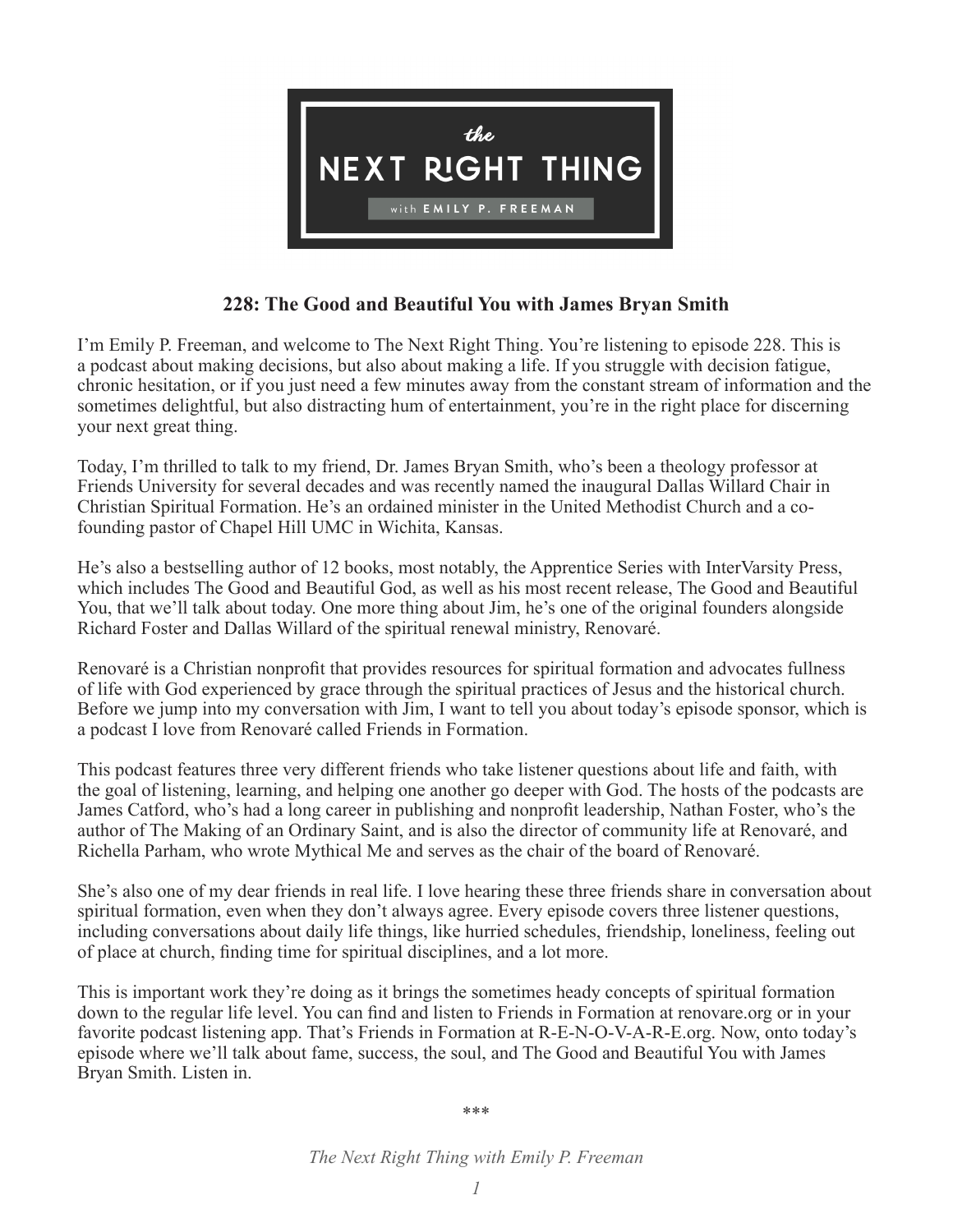Emily:

Well, there are a few pages... When I read a new book from someone, there's a few pages that I always look to. I don't know if it's because I write books too, or maybe it's because I just have that personality, but those pages are, number one, the dedication page in a book, and number two, the acknowledgement pages in the book, essentially who was the author thinking about when you wrote the book and then who are the people who helped it come to be. Do you look at these pages when you read books?

### Dr. James Bryan Smith:

I do. Not as intensely as you do, but I think I'm going to now because that sounds cool.

Emily: Now you will.

Dr. James Bryan Smith: Yes, because I want to be like Emily.

### Emily:

I love it. Well, Jim, it's such a gift to have you today, and that is really going to be my first question for you is, in this new book you wrote, The Good and Beautiful You, you list four people in the very front on the dedication page. I'm curious if you would be willing to share with us the role each of these men have played for you in the writing of this book, Michael J. Cusick, Father Adrian van Kaam, Dr. Dallas Willard, and Richard Foster.

### Dr. James Bryan Smith:

Yeah, I'll go in reverse order. How about that? Richard Foster was my professor as an undergraduate student. Richard wrote Celebration of Discipline, which was a game changing book for Protestants in spiritual formation. He was a real pioneer. I had no idea what a privilege it was to study from him. From Richard, I learned to how to connect to God, how to build life with God through the spiritual disciplines, and I also learned from him what a life with God looks like.

He had a very authentic life with God and his soul was well formed in that. I got to see what a good and beautiful person looks like. And then Dallas Willard was... He's the Yoda of the spiritual formation movement for Protestants. I mean, he's the deep thinker with all the wisdom. I mean, he was one of Richard's teachers. I mean, to spend time with Dallas, which I was privileged to do, opened me up to understanding the nature of the human person, because Dallas really cared about theological anthropology, which is a fancy word for like, who are we?

He wrote Renovation of the Heart, and that book was his way of trying to explain the nature of the soul and the body and the will and the mind. That opened up that world to me and that stayed with me. And then I started reading Adrian van Kaam, who's a Catholic spiritual writer, 20th century, fascinating guy. He wrote this seven volume set on spiritual formation. He was thinking as deep as anybody about formation. His understanding of the human person and the soul really influenced me.

And then Michael J. Cusick, he was my counselor, therapist, spiritual director. Michael was a person I could just lay my soul bare and just say, "It's not well with my soul for whatever reason," and he was there to just guide me through a season when I needed some soul restoration. That's what happened. Really all four were playing different roles.

## Emily:

That relationship and that gift of Michael's presence with you helped to birth this book in many ways. In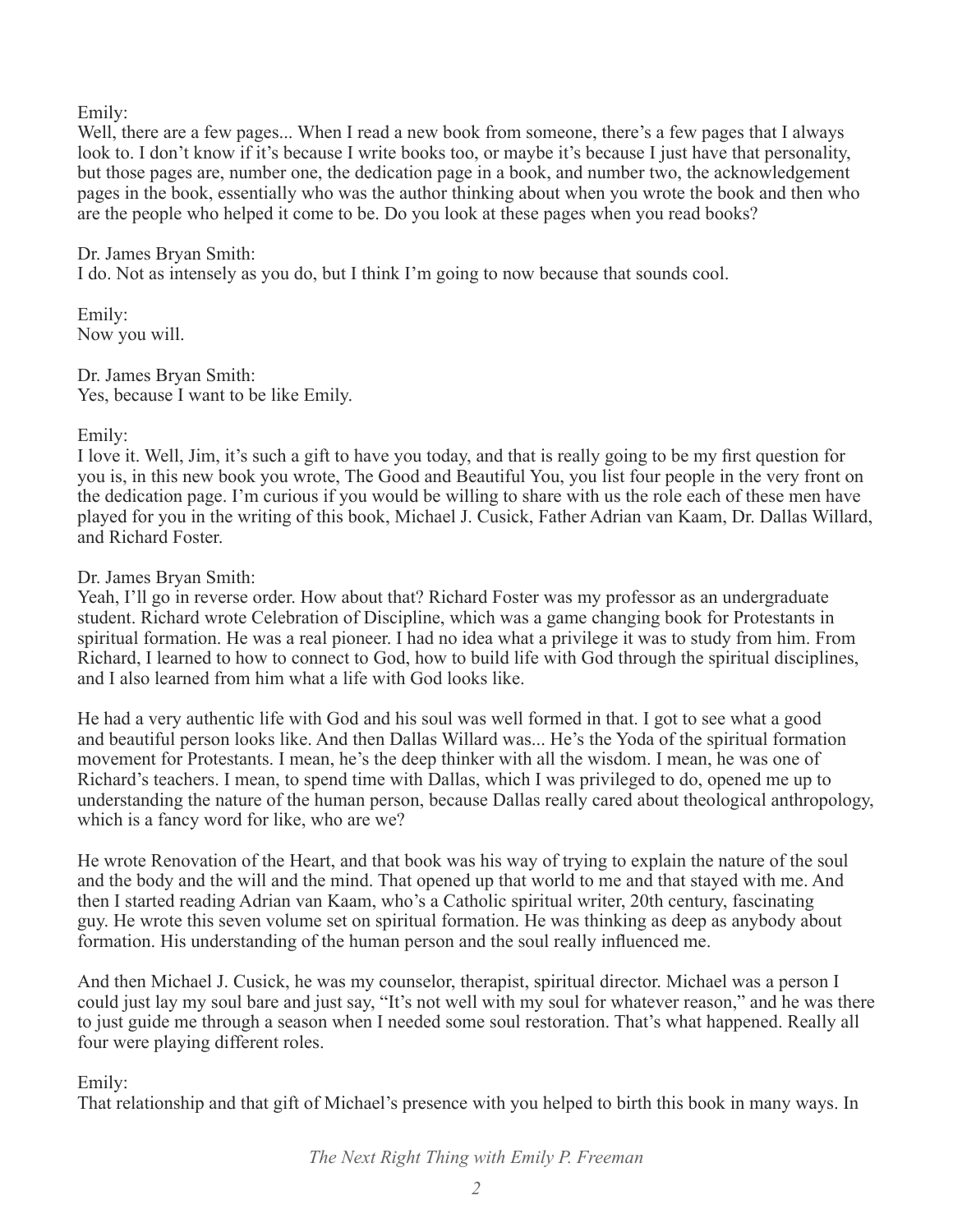fact, you wrote in the book, I love this line, "Writing this book has helped me live the kind of life my soul has longed to live." Can you say more about that?

## Dr. James Bryan Smith:

Yeah. I had no idea that really the problem that I was dealing with was in my soul. Briefly what happened was with the publishing of The Good and Beautiful Series, the first three books in the series, Richard Foster, who's very close, were prayer partners and so forth, he just said to me, "These books are going to change your life. I mean, they're going to be popular, and with that comes a downside that you don't see. You have to guard your soul."

I had no idea what he meant, because I had written books and I had done public ministry, but I was happy to be just in the background of things. But that's what happened is that over the course of the next few years, that was a problem. I didn't see it coming because you never think that success is going to hurt you. But I was talking to William Paul Young, who wrote The Shack, and he said, "Success is far more difficult to deal with in the soul than failure is. With failure, we kind of learn how to rebound and figure things out.

But with success, you just get lured into something." Richard was absolutely right that that was happening. I didn't have a moral failure. I didn't have an addiction or a breakdown or anything horrific. I just lost my joy. I decided I need to talk to someone, and I ended up finding Michael. He was the perfect person for me. He was someone I could just say, "Here's me. Here's my junk. I don't know what's going on," and he could walk with me and help me see the dignity of my soul.

I had no idea that that was what the issue was. But once I was able to move along through that, then I was ready to write this book, because I couldn't have written this book before that.

### Emily:

Well, and for those who may not know about The Good and Beautiful Series, could you give a brief overview of the first three books that you thought would be a trilogy unto itself and it was finished. But what were those three?

### Dr. James Bryan Smith:

Yeah, so The Good and Beautiful God is the first book in the series, and it's discovering the God that Jesus revealed and falling in love with that God. That was the whole point of the book is I discovered, Emily, through teaching people spiritual formation that many people had very toxic views of God, really negative narratives. That was something Dallas kept telling me, "You can't plow around bad narratives of God." Even the spiritual disciplines can make you worse if you don't have good God narratives.

That book was, I think, front and center to help people. Because if you don't love God, the whole thing, it just falls apart. That was the aim of that book. And then The Good and Beautiful Life is about how to live out the most important teaching of the most important teacher, which is Jesus and the Sermon on the Mount. I thought of all the books that was the most important because we don't really try to live out the Sermon on the Mount.

It just seems too hard. Like how can I really love my enemies? Was Jesus kidding, or were we supposed to do that?

Emily: Is that a cosmic joke?

### Dr. James Bryan Smith:

Yeah. I mean, it's so hard, but when you understand life in the unshakeable kingdom, then those become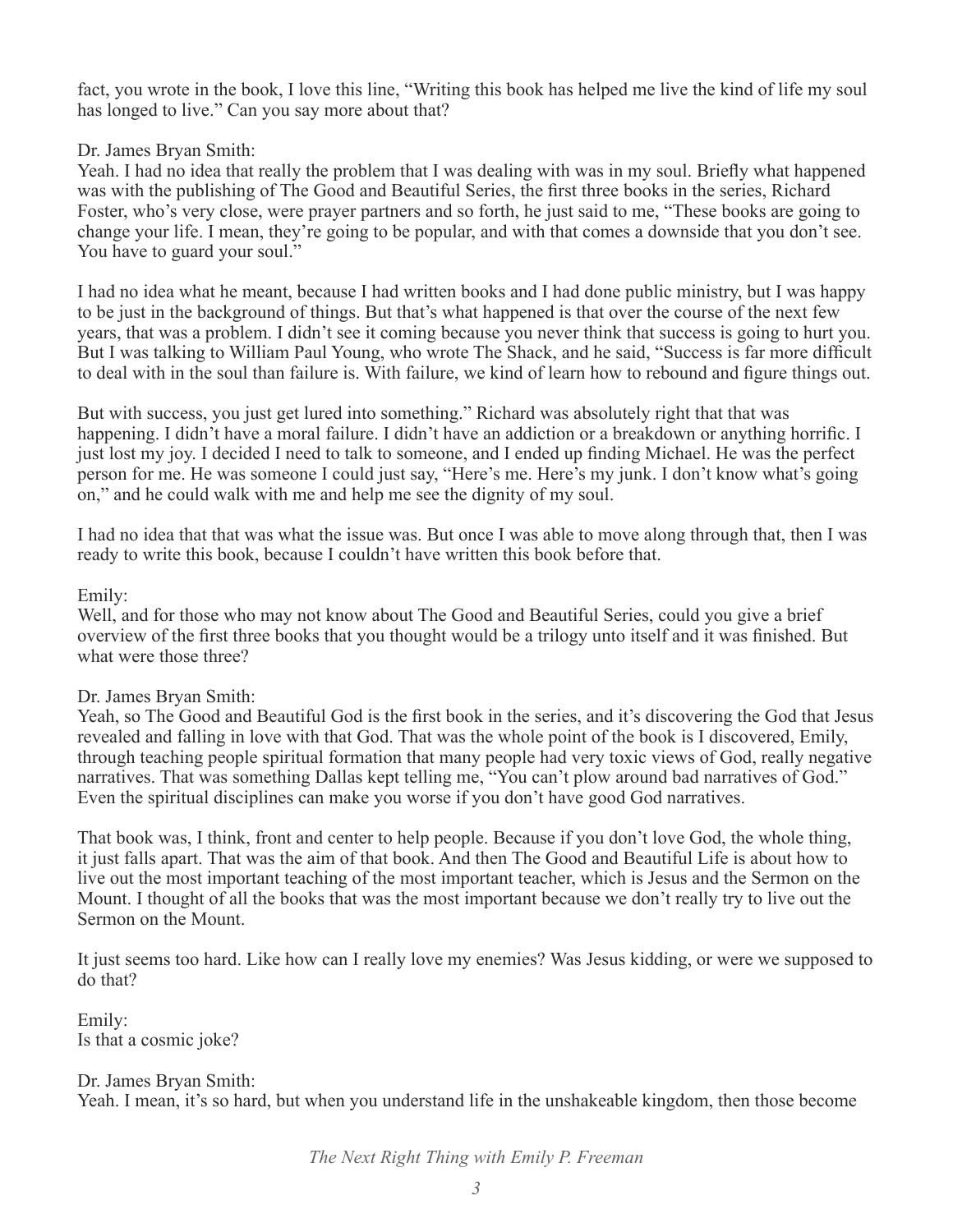possibilities. That's how you develop The Good and Beautiful Life. And then The Good and Beautiful Community was a way of saying God's always designed us to be with each other. The church has always been God's best arrangement for his people, and yet we struggle. Community's hard. I thought, what would it look like if we had a community that was good and beautiful?

What would that look like? It would look like a generous and forgiving and healing kinds of communities. You're right, Emily. I mean, after I wrote those three, I thought, well, that's it. There it was. I didn't think there would be anymore.

### Emily:

Yeah, there it was. And then how long was it after the publication of the third book and the conversation with your friend, Joe, who made a suggestion for you?

#### Dr. James Bryan Smith:

Well, I think it was 2015, 2016. 2012 is when the last book came out in the series, The Good and Beautiful Community. I was with Joe, a pastor in England, who's used the books in lots of ministry settings. He was very kind saying, "The book's really helped a lot of people, Jim, thanks, but you're missing a book." That's a weird thing to tell an author.

Emily: Yeah, right?

### Dr. James Bryan Smith:

When you poured your heart into something. But I said, "Okay, I trust you. You're my friend. What?" And he said, "The Good and Beautiful You." And I said, "Why is that?" And he said, "Well, just as many people have very toxic views of God, people have equally toxic views of themselves." He said, "I see it in ministry all the time. The inner dialogue people, even Christians have, about there's so much shame and self-hatred and guilt.

Even some of our churches perpetuate some of those narratives, that we're a slimy rotten, awful." I knew when he said it, I knew he was right, but I wasn't ready to write it. That's when I needed to go through my own little dark night and come up on the other side.

### Emily:

You mentioned something before about the human soul and what happens when we talk a lot about failure and wanting to avoid failure, but then sometimes success can actually be bad for us at the soul level. I once heard a counselor in Nashville, Al Andrews, say the human soul wasn't made for fame. And as I've paid attention, man, that really seems to be true. It sounds like you can speak to that.

#### Dr. James Bryan Smith:

Yeah. I mean, you wouldn't think it. I mean, I think everyone thinks, "Gosh, wouldn't it be great to have money and fame and success and everyone applauding you," and all that sort of thing, but it's very seductive and it's damaging. You don't really see it coming. But like I said, failure and loss makes us kind of us regroup and we think, "What can I do here?" We tend to lean into God. Success... What I found for me, Emily, is I leaned away from God. I just assumed, well, I'm God's person.

I've been writing about God, but I let my own relationship with God begin to slide, my own soul care. I just thought, no, I'm doing ministry. I don't need to care for my soul. I don't need to do these things that made me who I was anymore, because, well, I'm successful at this. It really is shockingly damaging and you wouldn't guess it. I mean, Paul Young said to me, he said if he wrote The Shack when he was 40, it would've destroyed his life.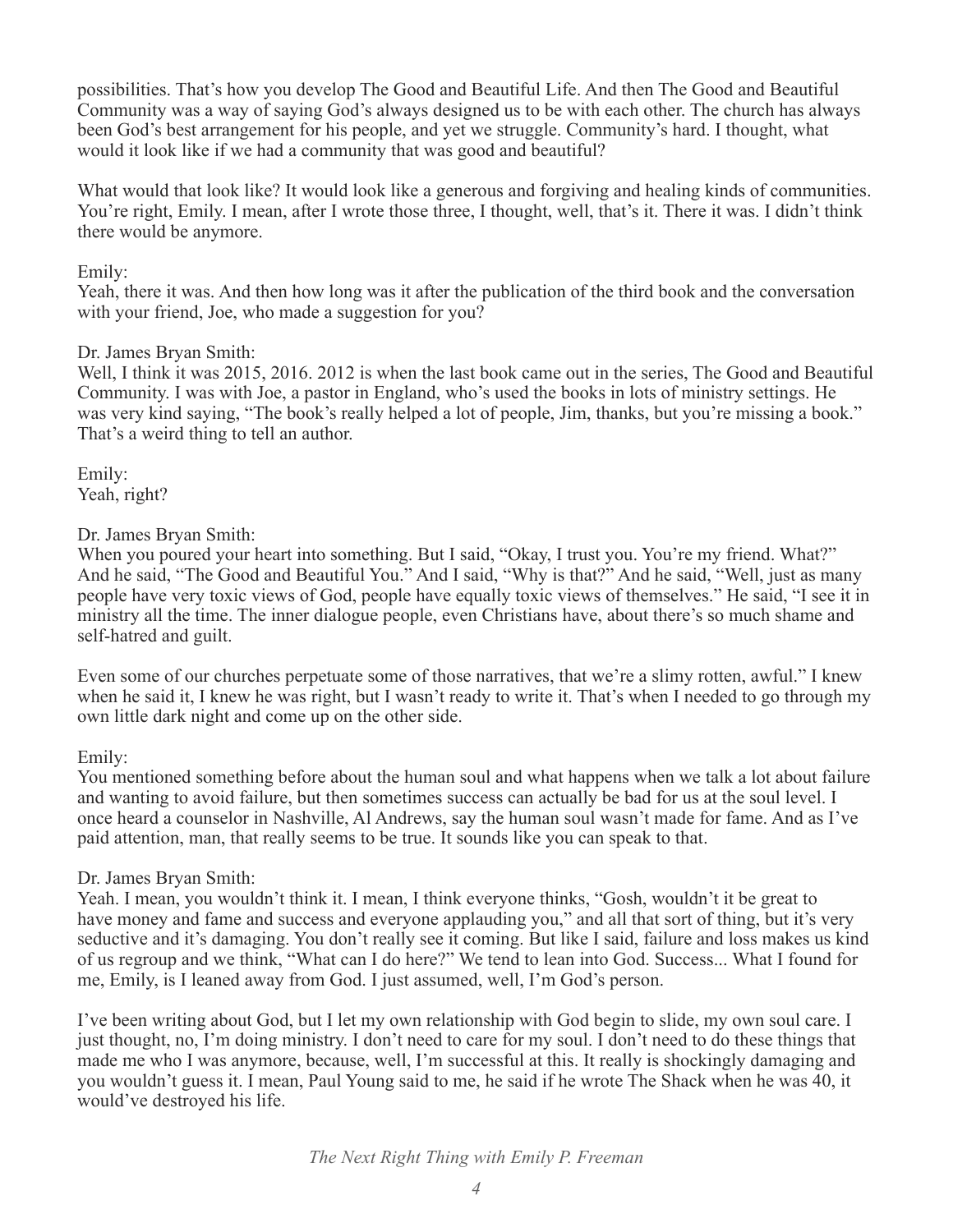: He wrote it when he was 50 and that was after his life just fell apart. He did a lot of inner work over those years, but he said, "It would've crushed me," because that book that... I mean, that's, what, 22 million copies. I mean, some crazy success in the publishing world.

## Emily:

Crazy success. You too, Jim. I mean, you have said, and maybe it was in your first book, how you're kind of the Forrest Gump of the spiritual formation world, where you kind of had this front row seat to a lot of these names that we've all heard of. You are one of those names for us, but I know you don't see yourself that way, but Dallas Willard, Henri Nouwen, and Rich Mullins, Richard Foster, all these people who from the outside you think, "Wow! Those are big names. We've read their books."

Even though you had kind of had this front row seat to these people who it seems like they were living in such a way that they were fighting against that pull of fame and notoriety and attention.

## Dr. James Bryan Smith:

All of those people that you mentioned were very uneasy with their success.

Emily: Yes.

## Dr. James Bryan Smith:

They didn't wear it well, and they almost wouldn't let you treat them that way. I got to watch that firsthand, which was a beautiful thing, because I would see... Richard and I would do a conference. During the break, a hundred people would line up with their books wanting him to sign Celebration f Discipline. He was very gracious with them. When people would say, "Your book's changed my life," and this and that, he was able to receive that. But it's very hard.

I mean, I mentioned it in the book that I eventually went back to Richard and said, "Why did you predict that for me? How did you know that would happen?" He said, "Because it happened to me." I mean, he went through it himself. He knew firsthand that those things begin to get to you.

There's a story that when the Roman emperors would have some great victory and they'd walk through the town with a great parade, like a ticker-tape parade we'd have today, but they would put some servant behind the emperor who would just whisper the words memento mori, which is remember your death. That was the way to sort of counter like, yes, the people are applauding and all the fame, but you're going to die. Remember your humanity. You are dust and to dust you will return, as we say on Ash Wednesday.

You just have to have that. Richard and Dallas and Henry and Eugene Peterson and Brennan Manning, all of those guys, I saw this incredible humility within them, which is great hope for the spiritual formation movement, because I think our leaders will naturally be people who are connected to God. You can't be a leader in this movement and not be someone who has a personal inner life with Jesus.

## Emily:

This brings us to an important distinction that you make in the writing of The Good and Beautiful You, which is the distinction between the self and the soul. I love this line. You write, "Your soul is your deepest nobility." Can you speak some to how we've confused those two, the self and the soul, and what an important distinction really is?

## Dr. James Bryan Smith:

Mm-hmm (affirmative), yeah. In the 20th century, which has been called the century of the self, that's where you see the emergence of people talking about themselves as a self. And for many people, the self,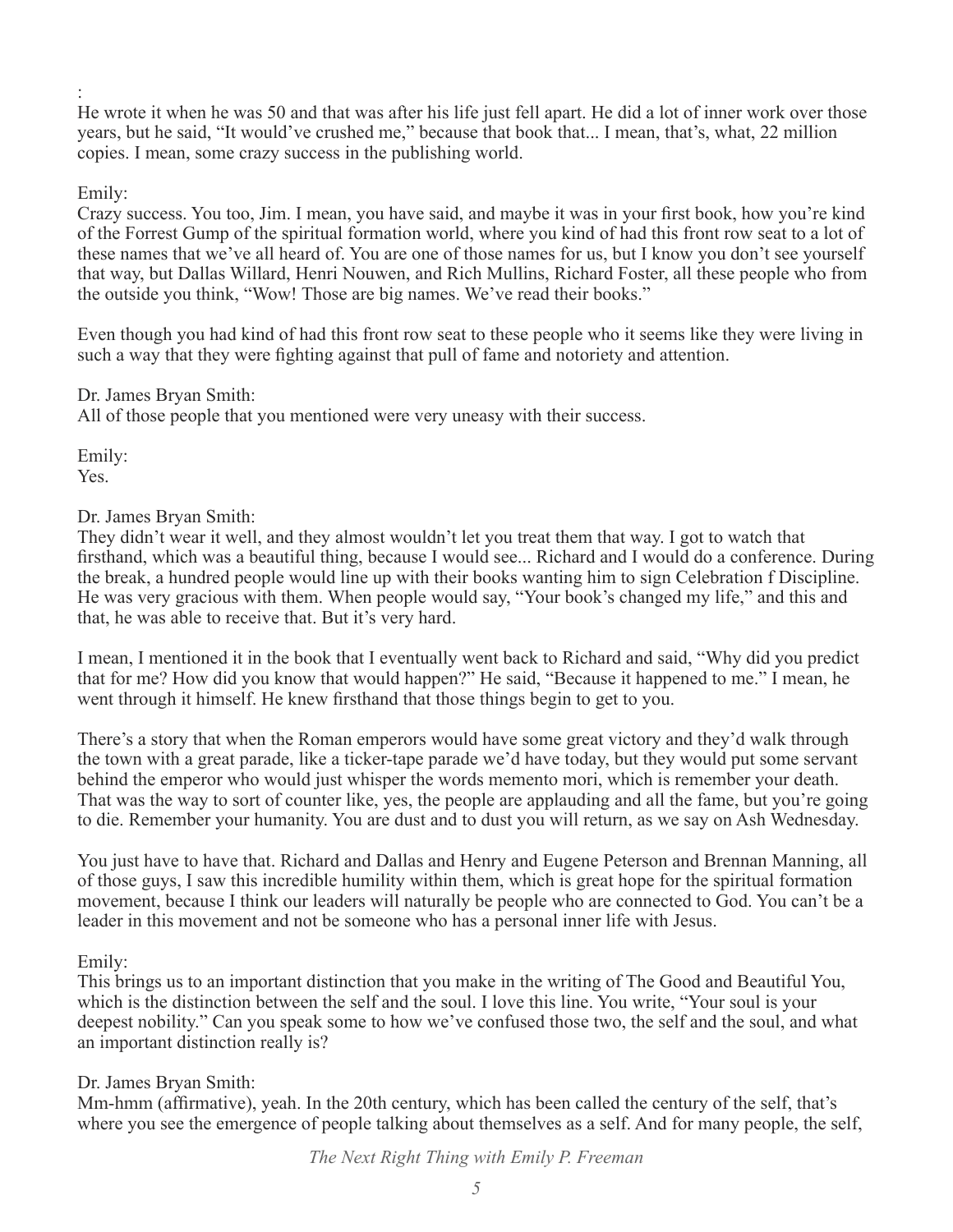you refer to that as the secular side of who you are. That's what happened in the 20th century was thanks to the work of a lot of philosophers and thinkers and Freud and Darwin and Marx and Nietzsche and all these, that we came through that thinking, "I'm just a carbon-based life form that's going to die.

I'm a little lump of cells. I got here accidentally. One day, I'll die and go back to the earth that won't exist." When you think of yourself as a self, then you're just an isolated individual in competition with other people. Now I have to establish my worth on the basis of how I look and what I do and what I've accomplished and what social class I'm in. That's the way that this world works. But when you begin to think, "No, let's begin thinking that I'm an embodied soul," now that's talking about there's a spiritual dimension to me.

I'm an unceasing spiritual being with an eternal destiny in God's great universe. That is the core of who I am. The soul, the fact that I have a soul tells me that God designed me before the foundation of the world. There's a spiritual side, there must be a God who created me, and that God knew me and wanted me to be, and created a soul that is eternal. Again, I'm an unceasing being. When I begin to think about that, that's my inherent dignity and it's the great hope for the world.

Because if I can begin to see myself as a sacred, divinely designed, divinely desired being, then I'm going to see everybody else that way. If I could see everybody else that way, there wouldn't be any harm and destruction. You can't hurt someone if you think of them as a sacred soul who's cherished by God. You have to think of them the way we did in the 20th century as a lump of cells.

That's why all the genocide in the 20th century, you have to reduce people in order to exterminate them like we saw in the camps and whatnot. You have to reduce them to that. But if you think, "No, I'm a soul. I'm a sacred soul," now that changes it all. We wouldn't need the #MeToo Movement. No one would harass anybody if you believe that.

### Emily:

Why do you think it is then that we seem to have lost some of that language in the church? Because you make a great point in the book with this... Even just the word soul, it's almost like the culture has kind of, in some ways, hijacked that word. Even just for example in the music that we listen to, you mentioned in your book Huey Lewis And The News, Heart And Soul, All That You Have Is Your Soul by Tracy Chapman, Who Will Save Your Soul, Jewel, one of my favorites, by the way, but we hear this soul language, soulmate, in popular culture, in songs.

We accept it and we embrace it. But then sometimes, I mean, we don't talk about it or at least we don't understand the language or what it means, this expansiveness, the way that you talk about the soul, in the walls of the church. I wonder why that is.

### Dr. James Bryan Smith:

We don't know what... I mean, in one sense, let's just say this, there's a mysterious dimension to our soul. It isn't easy to... I mean, even if you read Dallas Willard, who really worked a lot at this as a philosopher, you still walk away with some... Because it's a mystery. But the reason I think, and as you mentioned, Emily, it's a popular word in our culture is because we all know instinctively. There's this really deep part. I don't have a word for it. I don't know what to call it.

When there's this food that somehow connects with me at some deep level, it's like that's soul food, or a music that hits me somewhere I can't name, I'll call it soul music, or I meet, in my case, my wife, Megan, that I just thought, "She's my soulmate." There's some connection. I need a word. I don't have a word and soul will work. It does work in that sense. But in the secular sense, it's like this really deep part of me, but we have to recover the spiritual dimension of it. It's a nonphysical reality.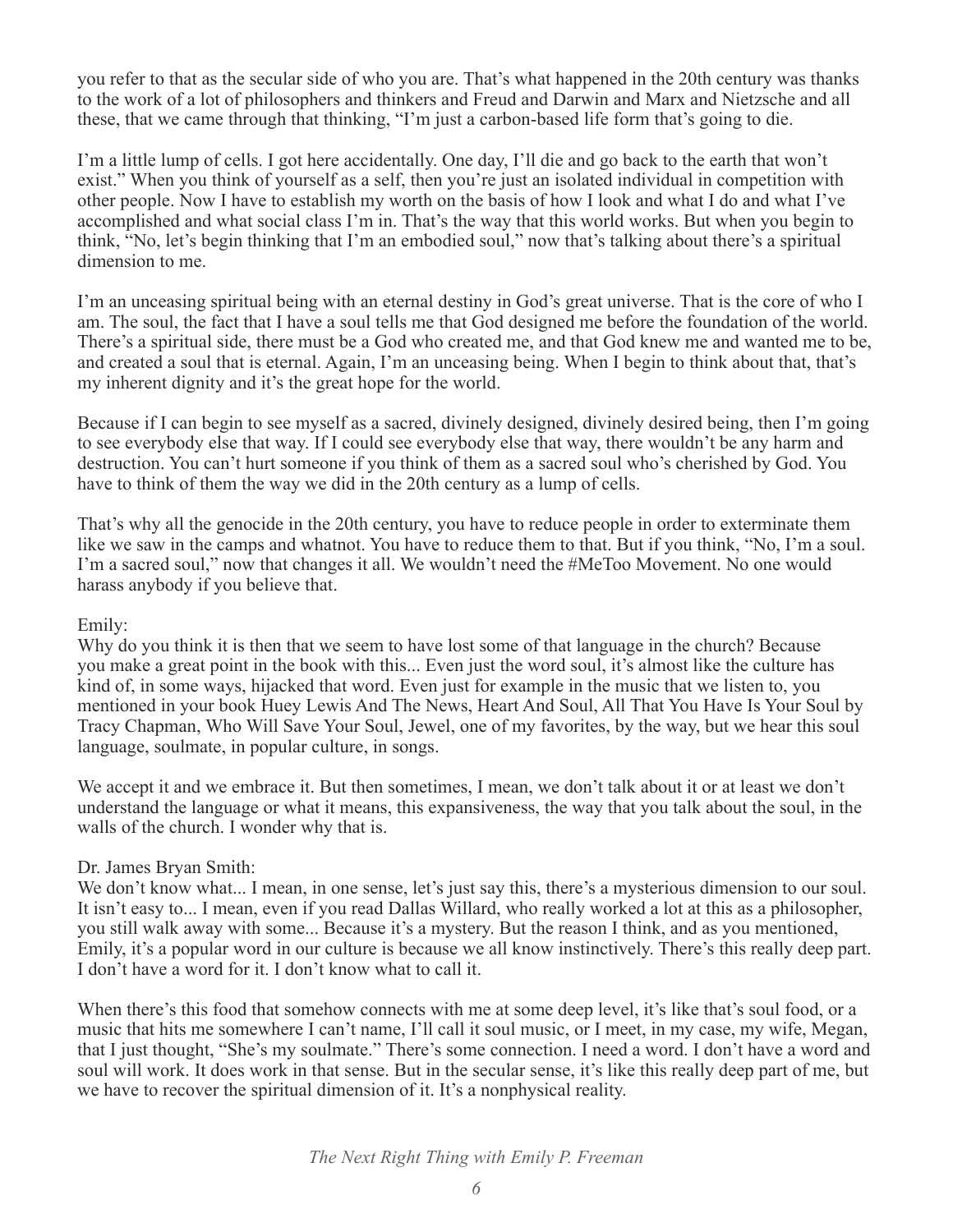I can't slice you up and find your soul. There it is right by your spleen. There it is. I mean, it's nonphysical. It's spiritual, but it's running everything about us. That's why in the Psalms it's kind of weird because the Psalmist will often speak to the soul. Why are you downcast, oh my soul?" Talking to his soul. But it's the integrating factor in the human person. It's nonphysical. It's eternal, and it's very needy.

And that really is what unlocked the book for me is that I spent three years working on this book and couldn't figure out where to go until I realized we have this amazing soul. It's incredibly resilient, but it suffers when it doesn't have a number of things. Wellness of soul, because we sing that, right, it is well with my soul, wellness of soul comes when these needs are met, the need to be loved and desired and forgiven and to be holy and to have a sense of calling.

All these needs are there in our soul and they refuse to be ignored or neglected. If we try to, the soul goes, "Nah. You can't ignore me. You can't neglect these needs." And then of course, the whole book, which I'm giving you the rest of the book now, is in Jesus we get all those needs met. I mean, in Christ, the Christ story, the Christ event, everything that my soul longs for is found in the work of Jesus.

### Emily:

We are all hardwired with deep needs that we cannot ignore, and it's a gift and a burden in some ways that our soul won't let us ignore them. But a gift in that we're going to look to get those needs met and the invitation is bring those needs to me. I mean, I think from God, God's invitation to us is, I can meet your needs, but first it might be helpful to know what they are.

I think you do a really beautiful job of laying out the things our soul can't tolerate, and then the ways in which our friend Jesus meets those needs for us in real and tangible ways. And one of the ways that you, and you've always done this in all your books, but I especially love it here, one of the ways that you help us get in touch with the ways we can meet God in these deep places of need on a soul level are in the soul training exercises.

Some might call them spiritual disciplines, spiritual practices. You like the term soul training exercises. Can you briefly just share why that term? Why do you prefer that one?

### Dr. James Bryan Smith:

One of the reasons is that... The popular term we use is spiritual disciplines. Richard Foster coined that term, right? My mentor. But Dallas would be the one to point out that the disciplines aren't spiritual. We are. One of the dangers of calling them spiritual disciplines is that we will elevate these practices to make us think, well, if I do them, then I'm more spiritual. No, you're already spiritual. Don't elevate these practices over another.

Richard would agree with that, by the way. Dallas would call them disciplines for the spiritual life. He was careful with that, but I like soul training exercises because I want to emphasize that we're not finished. An athlete trains, a musician trains so that they can on the spot do something better. I like the idea that I'm training my soul with these exercises. That just kind of works for me.

### Emily:

I love it. I love it, and I love that it has the word soul in it. It's very on brand, Jim. I appreciate that. Well, I'd love to camp out on two of them, and it's the first one and the last one. The first one you mentioned is holy leisure, the difference between killing time and investing time. Tell us more about that one.

### Dr. James Bryan Smith:

Yeah. Holy leisure is a practice that... Dallas Willard actually was the first one to teach me about this, and essentially it's doing nothing for God's sake. That's just the way I say it. Do nothing, pause, for God's sake. Meaning that it's about being and not doing. The rule of thumb with the practice is for however long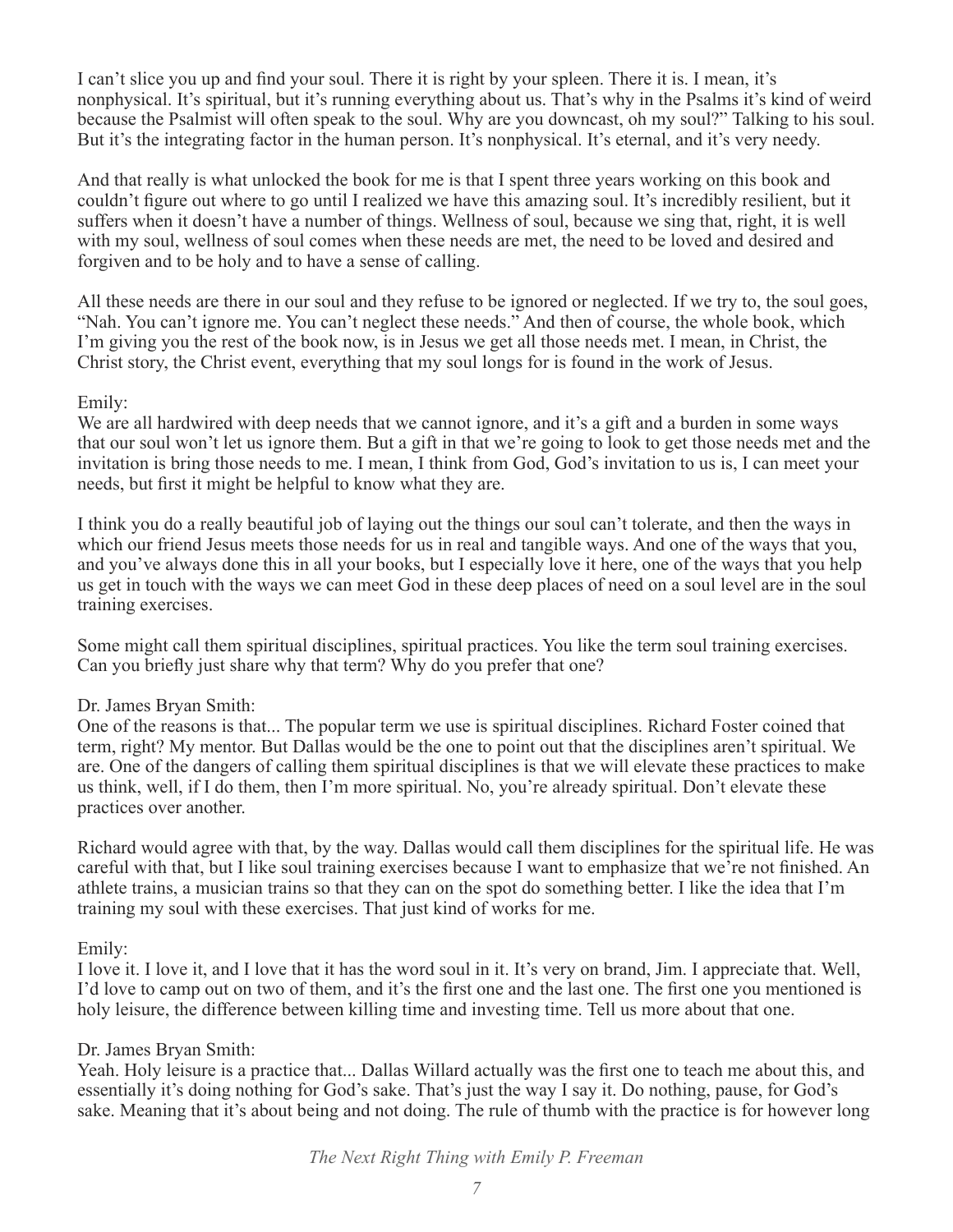you can do it, five minutes, 10 minutes, 15, a half hour, an hour if you can do it, but it's one of the hardest disciplines because everything in us wants to accomplish.

We don't only try to get a lot done, but we multitask and someone talked about omni tasking. I don't even know what that is, but I guess we're doing a million things at once. There's something in us that the world has put on us to think, "I'm establishing my worth by all the things that I am doing." Holy leisure is no, just be. I have this as the first practice in the book because the chapter is you have a soul and the truth is you didn't do anything to merit your existence.

You didn't create your soul. You didn't create your body. You just were. By Divine Fiat God said, "Let Emily be," and she was. You didn't do anything. The practice of holy leisure gets me in touch with the fact that I'm loved, I'm valued, I'm important if I don't do anything. That's what holy leisure teaches me. It teaches me to slow down, break that grip that the world has on me so that I can just value my being. It tends to bring real peace to the soul.

The first practice in The Good and Beautiful God is sleep. There's another discipline exercise that teaches you, you don't have to do anything. Just you exist and God is very happy about that.

### Emily:

I think I would know the answer to this, but I'd love to hear it from your perspective. When you engage in the soul training exercise of holy leisure, what difference does it make in your actual day for you?

### Dr. James Bryan Smith:

Great question. It has a huge impact. I find myself more at peace. I find myself more attentive to people. I'm not finishing their sentences or trying to get ahead of things. For whatever time, let's say it was 20 minutes, for 20 minutes, I just sat on my deck and existed. I didn't write my journal or read the Bible or write a lesson. I didn't try to make the most of my time. I just was. And that slows me down to the speed of life.

I think your soul moves at a certain pace and modern life today is just way too fast for our soul. When I can get back to soul speed, which holy leisure helps me with that, then I'm able to be more present with people. I find I'm a better listener. I find I can pause more and let God be involved in my day. It has wide ranging impact.

### Emily:

The final exercise at the end of the book is celebration. Can you tell us more about that one?

### Dr. James Bryan Smith:

Yeah. Well, the last chapter is that you are designed for glory. You'll be glorified. That you and I are, as I said earlier, unceasing spiritual beings with an eternal destiny in God's great universe. I think sometimes we don't have a great view of heaven, of the next life. Christians have sort of ruined it with cartoons. It looks like we're going to have harps and float on a cloud or something. But it's going to be magnificent. It's going to be greater than what we can imagine.

I think that celebration is something that we ought to be doing more of. My friend, Michael Wise, he's a Bible professor, I said to him one day, "Where do you go to church?" And he goes, "In heaven." I was like, "What?" He goes, "You know." He quotes Colossians 3 to me, Emily, which that Colossians 3 is my jam.

Emily: Oh, that's totally your jam.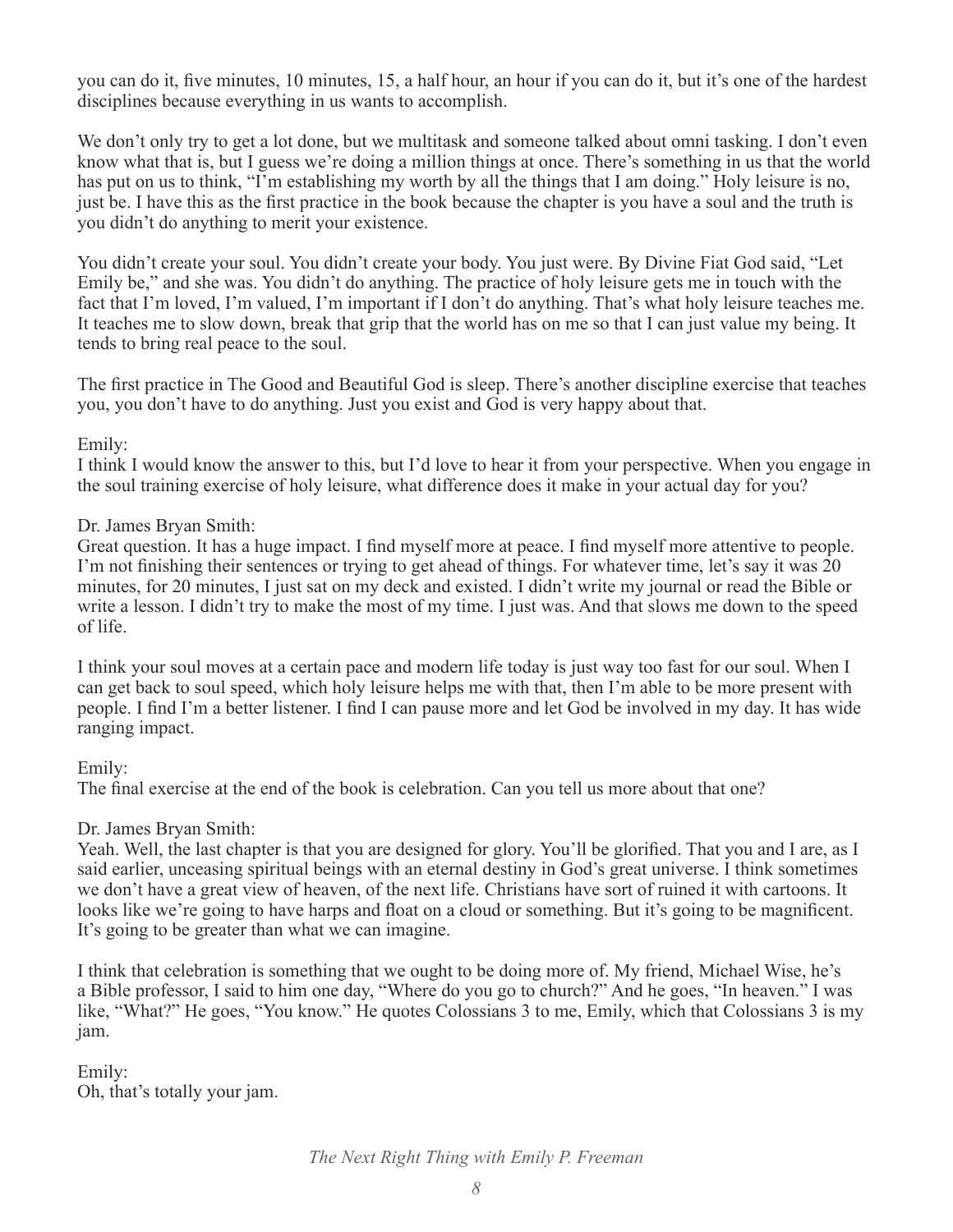Dr. James Bryan Smith:

For you died, and your life is hidden with Christ and God. He's like, "I'm already in heaven. I'm already there. I want to rejoice and reflect with, and that worship service is going on 24/7. I'm always connected to this life." For me, celebration is a way of just enjoying that life is grand as best we can, because there's darkness and pain and suffering and that as well. I try to arrange my Sabbath time with celebration. To me, that's just a beautiful thing and I think God is glorified when we are enjoying him.

Emily:

Yeah, that's beautiful. Jim, I would love to close. This is something I don't normally do, but I'm going to ask, do you have your book there in front of you?

Dr. James Bryan Smith: I do.

Emily:

Okay. I would love for you to read the hope that you have for the reader here in the first chapter of the book. It starts with my hope for you and it ends with divine origin.

Dr. James Bryan Smith:

My hope for you as you read this book is that you will discover the good and beautiful you that Jesus created you to be. I pray that you will see yourself with wonder, see yourself as sacred, even though you're flawed and broken. I long for you to know that you're loved by God, forgiven for what you've done, and made alive by the power of Jesus' resurrection. I've written this book in the hopes that you will see that you have a sacred story, a sacred body, and a sacred longing for God that is at your core.

I hope and pray that you come to know your unique calling in this life and your divine destiny for glory in the next. But there's one more desire I have for you as you read and engage with this book, that you will see your neighbor in the same way. I pray that you will look at those you interact with, your friends and coworkers and family members, as well as those people you disagree with politically or socially or culturally as sacred beings loved by God who are worthy of your compassion and kindness because they too are of divine origin.

Emily: Amen. May it be so.

Dr. James Bryan Smith: Indeed.

Emily: Thank you, Jim.

Dr. James Bryan Smith: It's a good hope.

Emily: It's been lovely to chat with you today.

Dr. James Bryan Smith: Always fun, Emily. Thank you for having me.

\*\*\*

Thanks for listening to episode 228 of The Next Right Thing. I hope the simple practice of seeing yourself